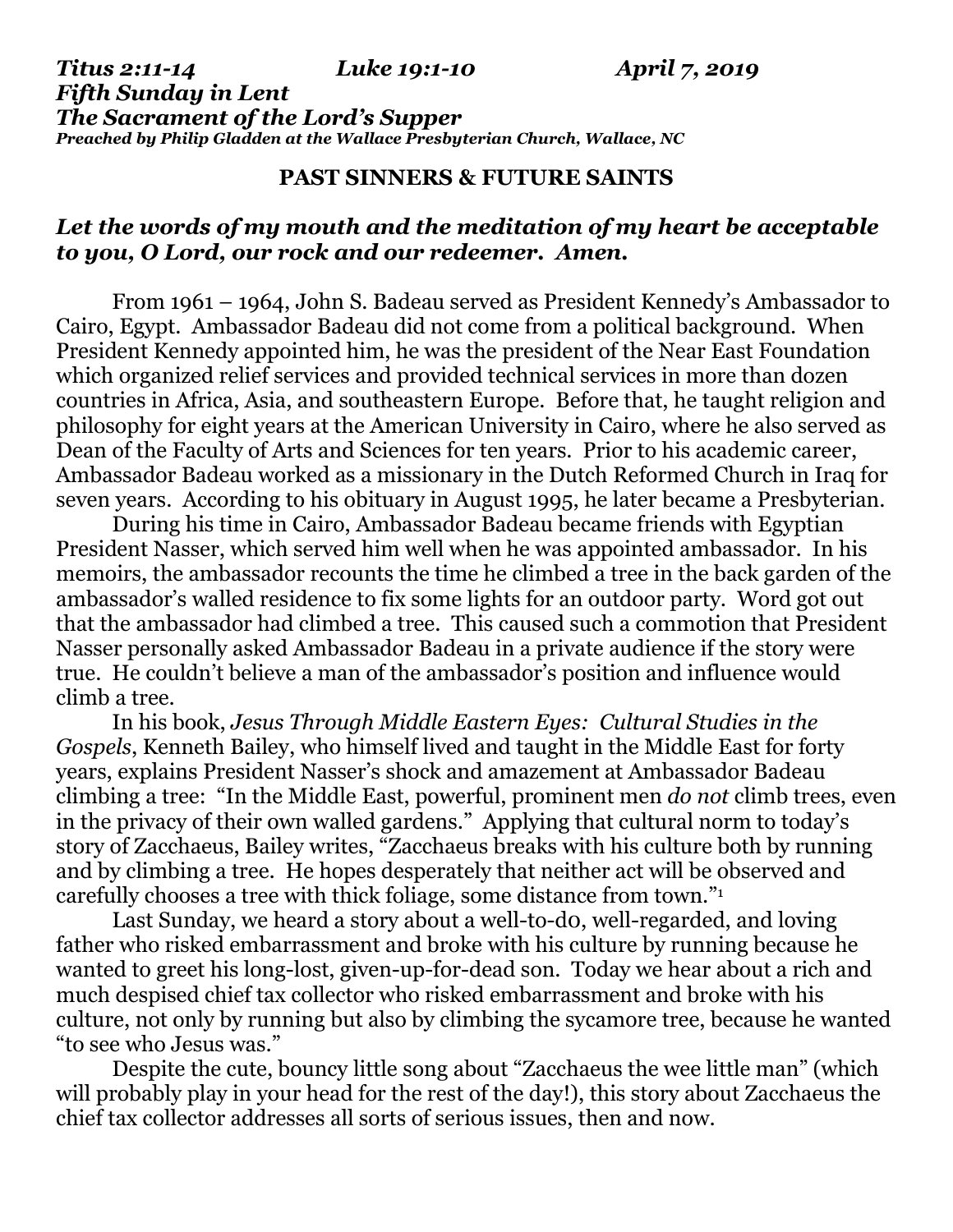Zacchaeus is another in a long line of characters on the fringe in the Gospel of Luke, an outcast by virtue of his profession. Not only was he a tax collector, he was a *chief* tax collector, who probably had people working for him to collect the hated Roman imperial tax. He was a Jew collaborating with the enemy. He apparently cheated his neighbors. And he had gotten rich off his community. Tax collectors were so despised that they are included in the category "tax collectors and sinners and prostitutes" in Luke's gospel.

Here, very near the end of Jesus' ten-chapter journey to Jerusalem, we meet the poster child of sinners. Chapters 15-19 of Luke's gospel have been called "The Gospel of the Outcast." Listen to the opening words of this section of the gospel, words which introduced last Sunday's story about the father and his two sons: "Now all the tax collectors and sinners were coming near to listen to him. And the Pharisees and the scribes were grumbling and saying, 'This man welcomes sinners and eats with them.'" (Luke 15:1-2)

Listen to the cast of characters on the fringes of society in Luke 15-19:

- The lost sheep, the lost coin, and the two sons alienated from their father
- The rich man and Lazarus, the poor beggar who laid at his gate
- The ten lepers who were healed, including the only one, a Samaritan, who turned back to thank Jesus
- The persistent widow who wouldn't leave the judge alone
- The self-righteous Pharisee and the humble tax collector
- The little children
- The blind beggar on the side of the road

Zacchaeus is the embodiment of all of the marginal characters in

Luke's story. We remember Zacchaeus because he was short ("a wee little man was he"), rich, and a chief tax collector. But Luke shares one more important characteristic – Zacchaeus was searching for something, so "he climbed up in a sycamore tree for the Lord he wanted to see." In an interesting plot twist that bodes well for Zacchaeus, Jesus looked up and saw Zacchaeus. And, Jesus broke with his culture by inviting himself to dinner at Zacchaeus' house, which certainly must have fanned the flames of the gossips and religious leaders in Jericho, who began to grumble, "He has gone to be the guest of one who is a sinner." (Luke 19:7)

Of course, all of those folks in Jericho who saw it must have forgotten that "all have sinned and fall short of the glory of God." This story about Zacchaeus sounds a lot like the parable Jesus told about the Pharisee and the tax collector to "some who trusted in themselves that they were righteous and regarded others with contempt" (Luke 18:9-14): "Two men went up to the temple to pray, one a Pharisee and the other a tax collector. The Pharisee, standing by himself, was praying thus, 'God, I thank you that I am not like other people: thieves, rogues, adulterers, or even like this tax collector. I fast twice a week; I give a tenth of all my income.' But the tax collector, standing far off, would not even look up to heaven, but was beating his breast and saying, 'God, be merciful to me, a sinner!'"

In today's story, Zacchaeus apparently has a change of heart. He stood there and said to the Lord, "Look, half of my possessions, Lord, I will give to the poor; and if I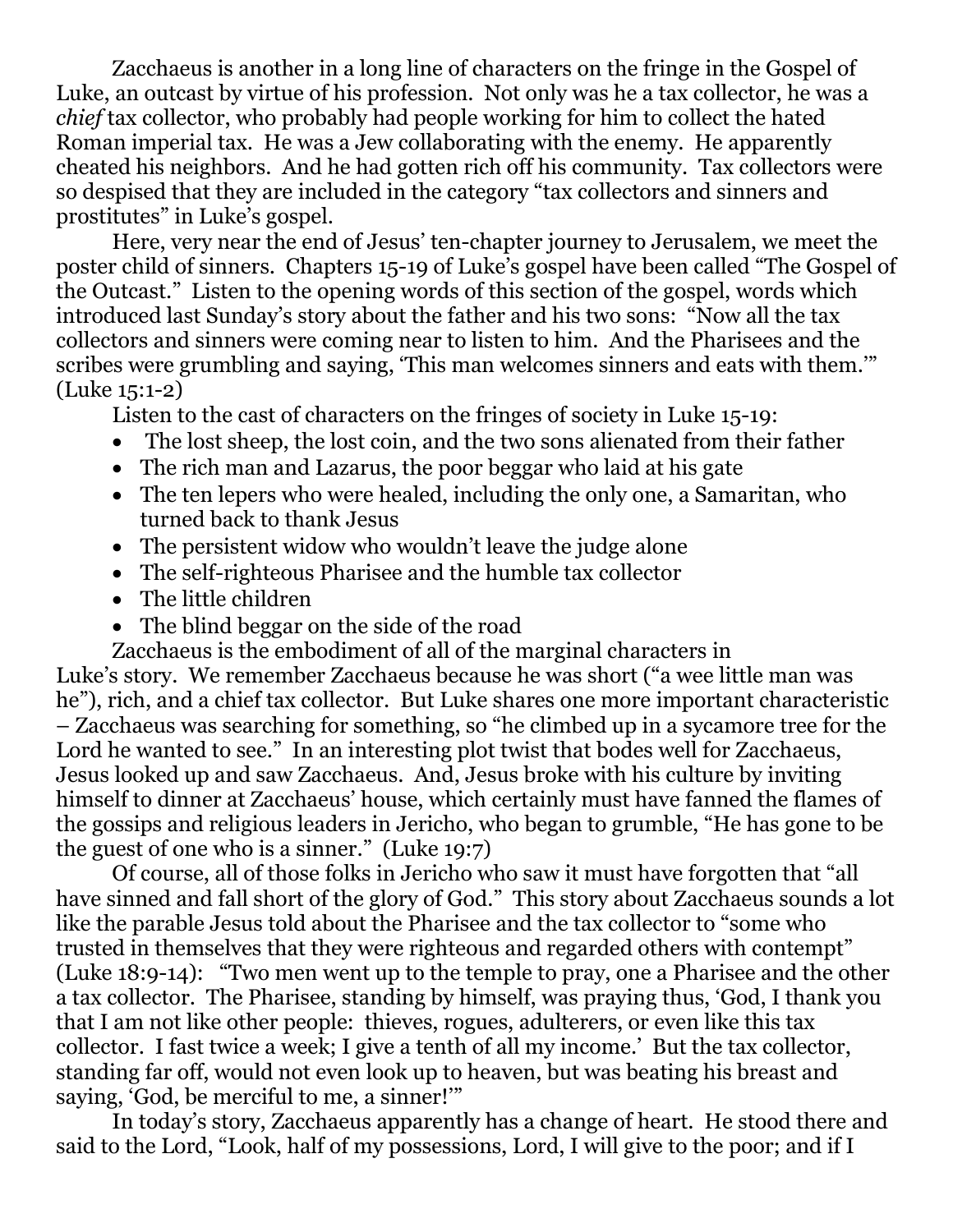have defrauded anyone of anything, I will pay back four times as much." You can almost see him beating his breast and saying, "Lord, be merciful to me, a sinner!" But Zacchaeus did more than just mouth the words "I'm sorry!" He did something concrete and tangible. He bore the good fruit expected of repentance.

In Oscar Wilde's play, *A Woman of No Importance*, which made fun of English upper-class society, Lady Hunstanton and Lord Illingworth have a conversation in which Lady Hunstanton feels outclassed. However, she does point out that he always takes the side of the sinners, while she always takes the side of the saints. Lord Illingworth's reply describes the mixed bag that is our human lives: "The only difference between the saint and the sinner is that every saint has a past, and every sinner has a future."<sup>2</sup>

Guy Penrod, the former lead singer for the Gaither Vocal Band, sang about the same subject:

> *In the pages of the Good book you can read about liars, losers, cheats, and thieves Who were changed, so there's hope for you and me. It ain't that you fall but that you get back up. Life's more about faith, than it is about luck. Man makes a living by the work he does, But he'll leave his mark cause of who he was. My boots have walked that road, so son remember, Every saint has a past, and every sinner has a future.*<sup>3</sup>

That gospel song could be sung about Zacchaeus. Certainly that day in Jericho, Zacchaeus the sinner had a different future stretching out before him, much different than the life he had to look forward to before Jesus invited himself to dinner at Zacchaeus' house. And, although the gospel story doesn't tell us anything at all about whether or not Zacchaeus followed through on his promise to Jesus, Christian tradition came to think of Zacchaeus as a saint with a past.

According to Christian tradition, shortly after Jesus ascended into heaven forty days after his resurrection, Zacchaeus began to accompany Peter on his travels to spread the gospel. Eventually, so the story goes, Zacchaeus was appointed Bishop of Caesarea in Palestine, where he died in peace.

Saturday, April 20, the day before Easter this year, is the Feast of St. Zacchaeus, according to the liturgical calendar of the Eastern Orthodox Church. But, on the same calendar, the Sunday of Zacchaeus was just less than two months ago, February 10, five Sundays before the beginning of Lent. The Sunday of Zacchaeus is the beginning of "pre-Lent" in the Orthodox Church, a month-long period of preparation for the Season of Lent. The story of Zacchaeus is read to begin the preparations, because his story represents the meaning of Lent. According to the website of the Orthodox Church in America, "[The story] tells how Christ brought salvation to the sinful man, and how his life was changed simply because 'he sought to see who Jesus was.' The desire and effort to see Jesus begins the entire movement through Lent towards Pascha [Easter]. It is the first movement of salvation."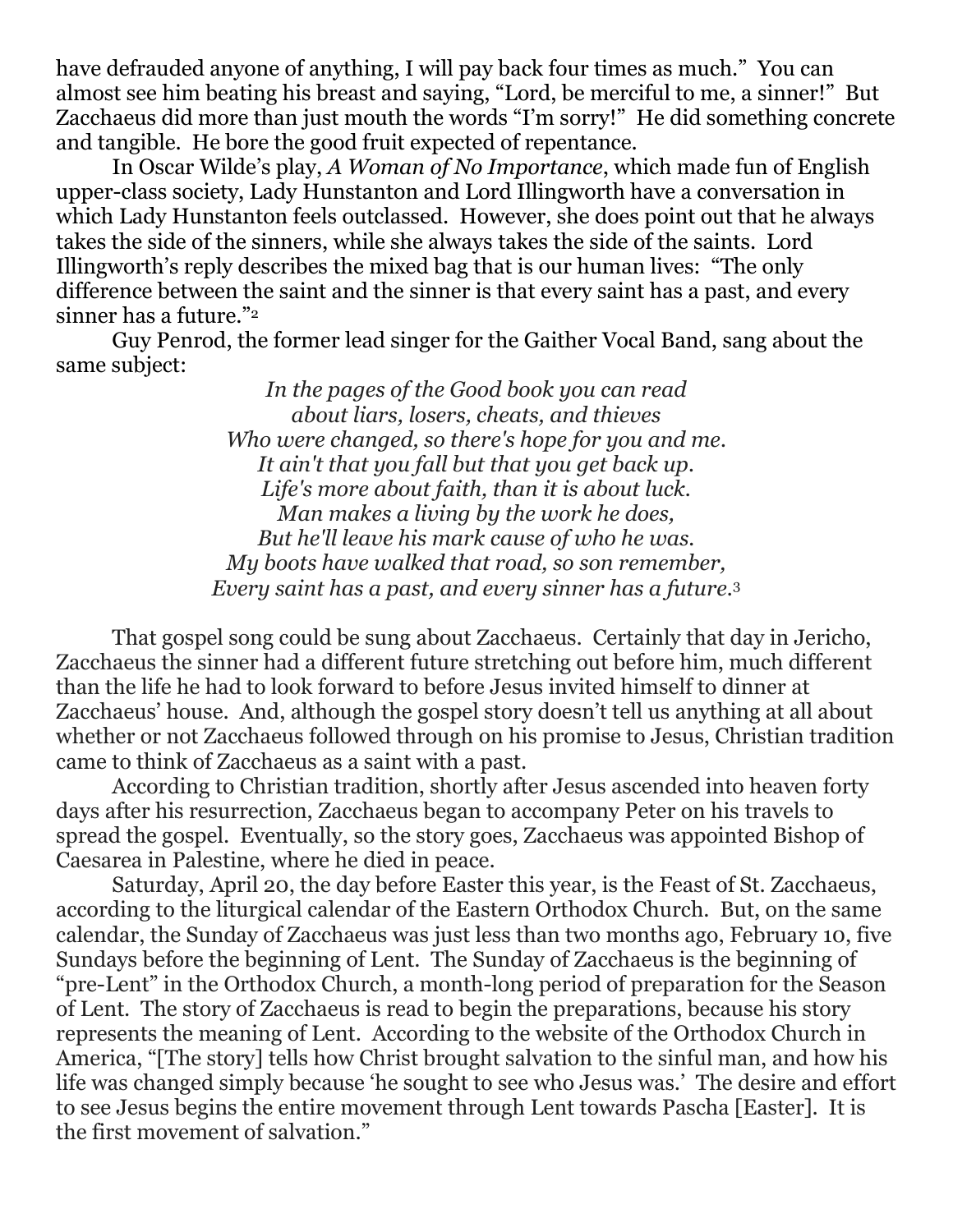If you wonder how Zacchaeus' story has any meaning for your life and mine this Lenten season, think about this interpretation from the Orthodox Church: "Our Lenten journey begins with a recognition of our own sinfulness, just as Zacchaeus recognized his ... The example of Zacchaeus teaches us that we should turn away from our sins, and atone for them. The real proof of our sorrow and repentance is not just a verbal apology, but when we correct ourselves and try to make amends for the consequences of our evil actions."<sup>4</sup>

Even though Zacchaeus' repentance is the focus of this story, I wonder if it isn't told for all of us – then and now – who so easily and often find ourselves thinking, "God, I thank you that I am not like other people" and grumbling and saying, "He has gone to be the guest of one who is a sinner!" If we're honest with ourselves and with God and – most difficult of all – with each other, we will say with the tax collector in the temple, "God, be merciful to me, a sinner!" Then, if our repentance is sincere, we will make it known, not just in what we say but in how we live our lives. For Zacchaeus, that meant paying back the money he had cheated his neighbors out of. What does repentance look like in your life? In mine? Will we spend more time and energy thinking about our own sins and need for repentance than we do about "those other people" and what they do or don't do?

John Chrysostom was a 4<sup>th</sup> century A.D. Bishop of Constantinople. He was such a good preacher he was known as "Chrysostom," which means "golden mouth." He wrote a prayer about the Christian life that describes what Zacchaeus did when he put his repentance into action. Even though we're almost to the end of the Lenten season, what Zacchaeus shows us in his response to meeting Jesus and what Chrysostom says in his prayer is good guidance for those of us who have been found by Jesus and who have seen who Jesus is.

Let us pray: *Do you fast? Give me proof of it by your works. If you see a poor man, take pity on him. If you see a friend being honored, do not envy him. Do not let only your mouth fast, but also the eye and the ear and the feet and the hands and all the members of our bodies. Let the hands fast, by being free of avarice. Let the feet fast, by ceasing to run after sin. Let the eyes fast, by disciplining them not to glare at that which is sinful. Let the ear fast, by not listening to evil talk and gossip. Let the mouth fast from foul words and unjust criticism. For what good is it if we abstain from birds and fishes, but bite and devour our brothers [and sisters]? May He who came to the world to save sinners, strengthen us to complete the fast with humility, have mercy on us, and save us. Amen.*

*Let us pray: Unclutter our lives, Lord, we have too much, consume too much, expect too much. Grant us perspective to see this world through others' eyes than just our own. Grant us compassion where there is need to play our part and not turn aside. Grant us gratitude for what we have, our daily bread, the gift of life. Unclutter our lives, Lord, and give us thankful and generous hearts. Amen.*